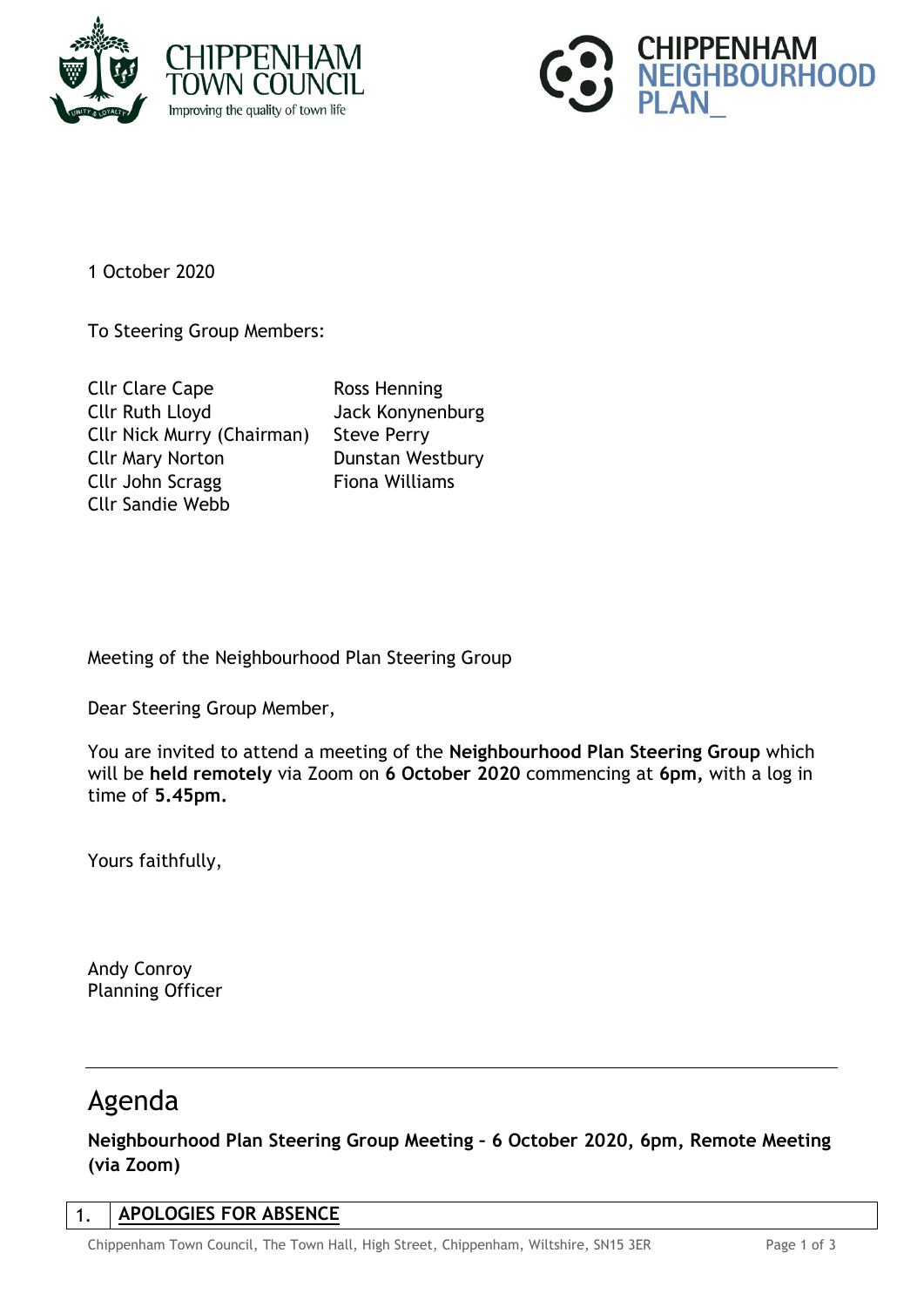| 2.       | DECLARATION OF INTEREST                                                                                                                                                                        |
|----------|------------------------------------------------------------------------------------------------------------------------------------------------------------------------------------------------|
|          | All Members of the Steering Group are reminded to declare any pecuniary or non-<br>pecuniary interests they may have, in accordance with the Town Council's latest<br>approved Code of Conduct |
| 3.       | PROTOCOL FOR VIRTUAL MEETINGS OF THE NPSG                                                                                                                                                      |
|          | To note, and to apply, the Protocol to this virtual meeting (copy attached)                                                                                                                    |
| 4.       | <b>MINUTES</b>                                                                                                                                                                                 |
|          | To approve as a correct record and to sign the draft minutes of the meetings held on 1<br>September 2020 (copy attached)                                                                       |
| 5.       | <b>CHAIRMAN'S ANNOUNCEMENTS</b>                                                                                                                                                                |
| 6.       | MEETING WITH WILTSHIRE PLANNERS                                                                                                                                                                |
|          | Chairman/Planning Officer/Planning Consultant to feed back to Steering Group on liaison<br>meeting with Wiltshire Planners held on 17 September 2020                                           |
| 7.       | <b>WALPA MEETING</b>                                                                                                                                                                           |
|          | Chairman/Planning Officer to feed back to Steering Group on W.A.L.P.A. meeting held<br>on 23 September 2020                                                                                    |
| 8.       | POLICY PLANNER                                                                                                                                                                                 |
|          | Planning Officer to share updated Policy Planner with Steering Group:                                                                                                                          |
| <b>Q</b> | POLICY TOPICS NOT TO PURSUE                                                                                                                                                                    |
|          | To agree which policy topics not to pursue, as set out in the Policy Topics Not to Pursue<br>report by the Planning Consultant (copy attached)                                                 |
| 10.      | DRAFT POLICIES REVIEW                                                                                                                                                                          |
|          | To agree in principle or recommend adjustments to each draft policy:                                                                                                                           |
|          | 10.1 - River Green Corridor Masterplan                                                                                                                                                         |
|          | 10.2 - Shopfront Design                                                                                                                                                                        |
|          | 10.2.1 - Shopfronts Design Guide<br>$\circ$                                                                                                                                                    |
|          | 10.2.2 - Evidence Paper<br>$\circ$<br><b>Evidence Paper</b><br>Appendix 1<br>٠                                                                                                                 |
|          | 10.3 - Housing Design                                                                                                                                                                          |

 $\Gamma$